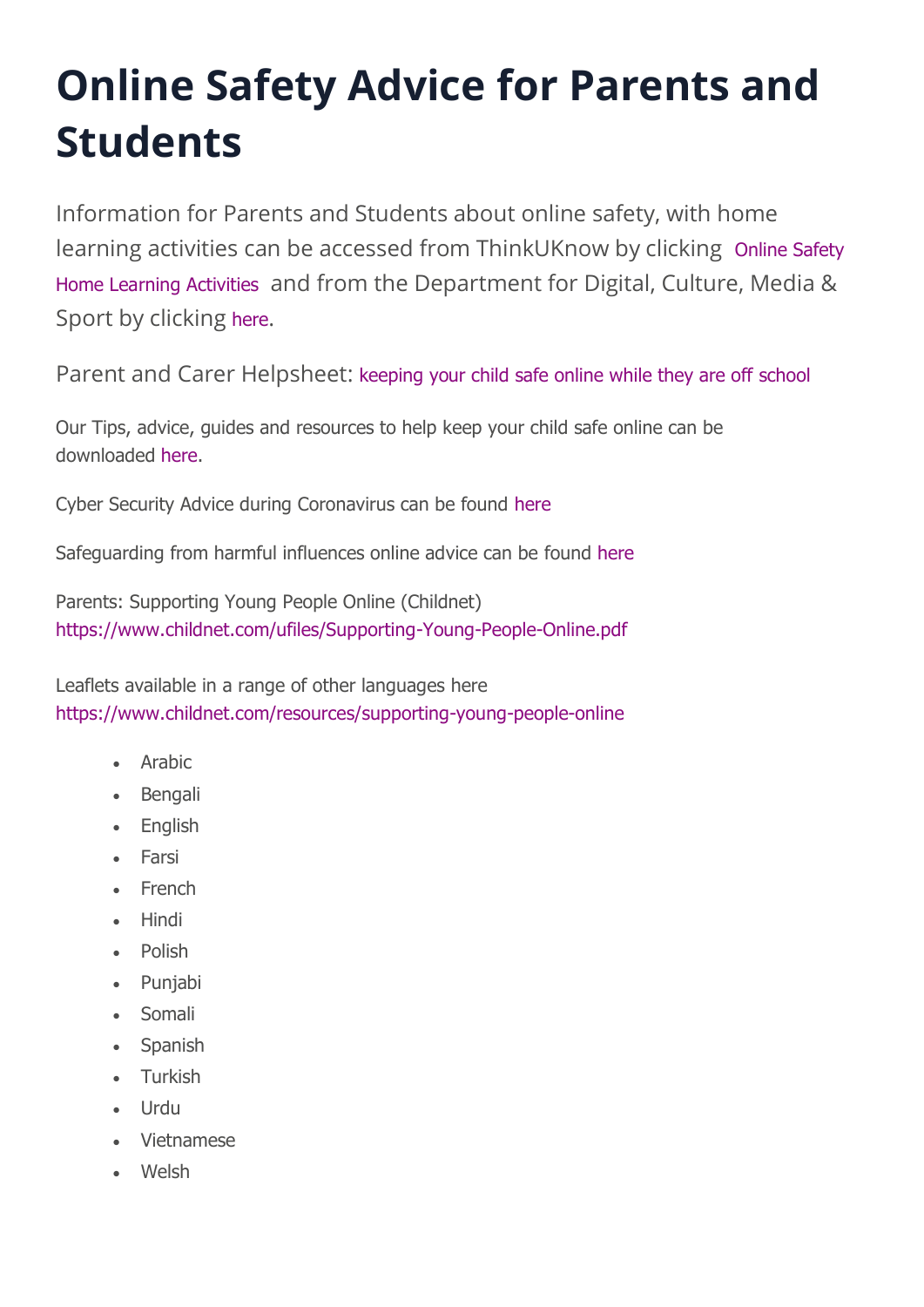Better Internet for Kids has sites for all European countries: <https://www.betterinternetforkids.eu/sic>

Online Safety Factsheets on the following can be found by clicking on the relevant name:

- **[TikTok](https://parenthub.thekeysupport.com/parent-online-safety-zone/child-safety-tiktok-factsheet.html)**
- **[YouTube](https://parenthub.thekeysupport.com/parent-online-safety-zone/child-safety-youtube-parent-factsheet.html)**
- **[YouTube Kids](https://parenthub.thekeysupport.com/parent-online-safety-zone/child-safety-youtube-kids-factsheet.html)**
- **[Instagram](https://parenthub.thekeysupport.com/parent-online-safety-zone/child-safety-instagram-parent-factsheet.html)**
- **[Fortnite](https://parenthub.thekeysupport.com/parent-online-safety-zone/child-safety-fortnite-parent-factsheet.html)**
- **[WhatsApp](https://parenthub.thekeysupport.com/parent-online-safety-zone/child-safety-whatsapp-parent-factsheet.html)**
- **[Snapchat](https://parenthub.thekeysupport.com/parent-online-safety-zone/child-safety-snapchat-parent-factsheet.html)**
- **[Cyber-flashing](https://parenthub.thekeysupport.com/parent-online-safety-zone/child-safety-cyber-flashing-factsheet.html)**
- **[Loot boxes and skins betting](https://parenthub.thekeysupport.com/parent-online-safety-zone/child-safety-loot-boxes-and-skins-betting-parent-factsheet.html)**

#### **Online Safety Advice for Parents and Students**

The internet is an amazing resource if used properly. If not, it can be a minefield. As a parent, it is very difficult to stay on top of social media, apps, online gaming, Facebook, Instagram, WhatsApp, Snap Chat and the latest online crazes. More importantly, do you know what your child is doing online? Do you know who they are talking to? Do you know what they are posting? Do you know how to take control and so ensure your child's online safety? The following tips will help you to keep your child safe online.

If you are concerned with your child's online safety please contact Mr É Casey, Assistant Headteacher/Designated Safeguarding Lead, or your child's Head of Year for support.

[HeadofYear7@ecaterham.net](mailto:HeadofYear7@ecaterham.net)

[HeadofYear8@ecaterham.net](mailto:HeadofYear8@ecaterham.net)

[HeadofYear9@ecaterham.net](mailto:HeadofYear9@ecaterham.net)

[HeadofYear10@ecaterham.net](mailto:HeadofYear10@ecaterham.net)

[HeadofYear11@ecaterham.net](mailto:HeadofYear11@ecaterham.net)

#### [SixthForm@ecaterham.net](mailto:SixthForm@ecaterham.net)

Alternatively, if you are worried about anything, you can email to get in touch with the Safeguarding Team on [Safeguarding@ecaterham.net](mailto:Safeguarding@ecaterham.net)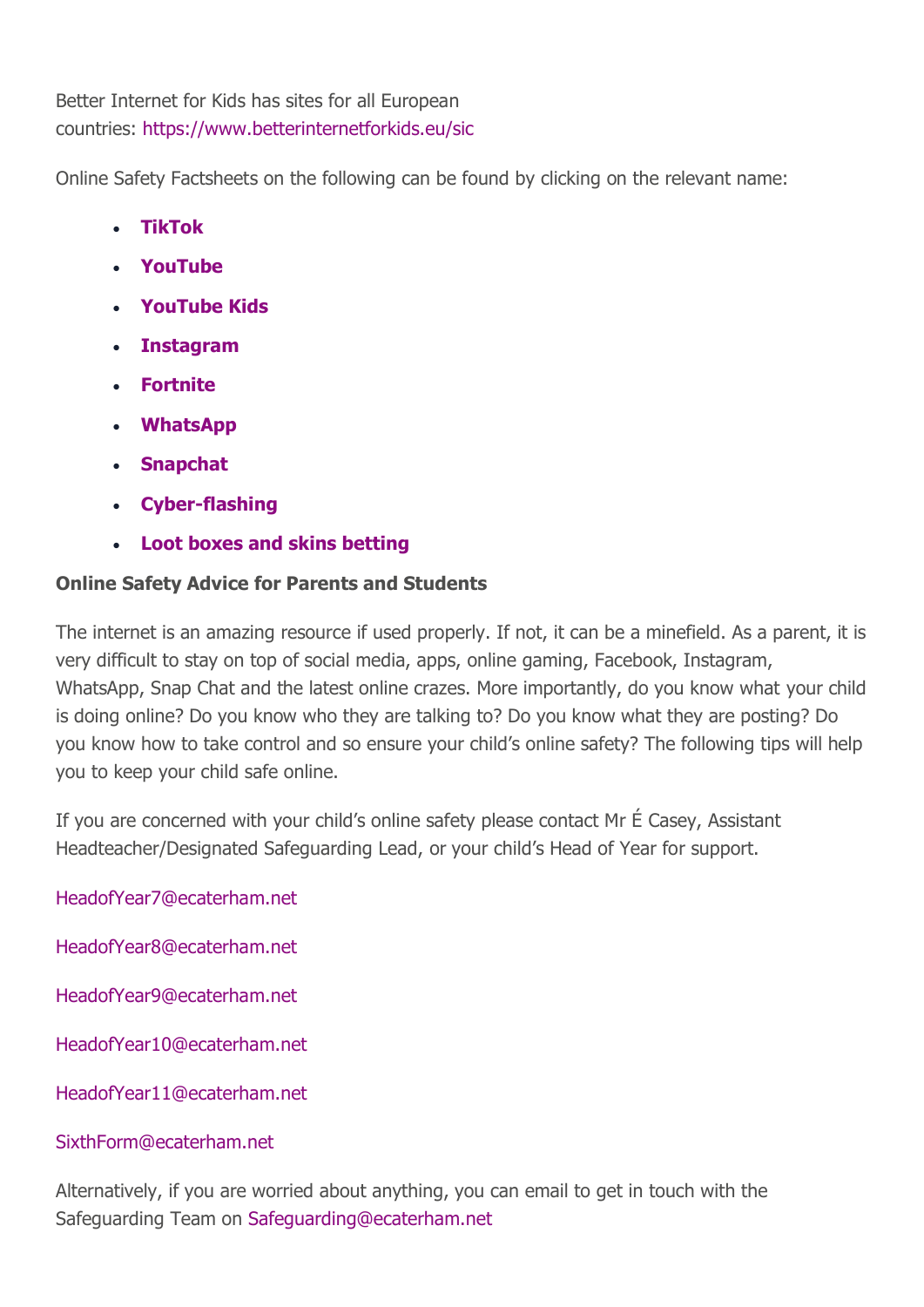# 10 Top Tips for We all want to continue being informed and inspired by the ever-expanding capabilities of the internet. But we also need to be able to

safeguard ourselves against the growing amount of online hazards. Knowing what is fact, understanding what dangers exist and taking appropriate steps can go a long way towards protecting yourself and your family. National Online Safety has collaborated with the Yorkshire<br>and Humber Regional Cyber Crime Unit to compile 10 pointers to help you keep your

#### 1. Spot Phishing Bait

Phishing messages are untargeted mass emails asking<br>for sensitive information (e.g. usemames, passwords,<br>bank details) or encouraging recipients to visit a fake<br>website. It's safest to learn the warning signs of phishing<br>a shelling or punctuation errors? Odd sense of<br>true? Spelling or punctuation errors? Odd sense of<br>triency? These are all red flags. Don't click on links or<br>company directly vanile to enquire further.

#### 3. Encourage Strong Passwords

Weak passwords make it faster and easier for sameone to gain access to your online accounts or<br>get control of your device – giving them a route to<br>your personal information. For a strong password,<br>national guidance recommends using three random<br>national guidance reco Nova Seg. battlegaragely/ans). Consider paying for<br>wour child to access a password manager.<br>Encourage them to have a separate password for<br>their email account. Ensure the whole family uses two-factor authentication where possible

#### $5.$ Back up Your Data

some cyber attacks can lead to the theft or deletion<br>of important (and possibly sensitive) data or loss of<br>files (like photos and videos) that can't be replaced.<br>Backing up your data to the cloud – or to another<br>device – w

#### 7. Take Care When Chatting

Criminals may look to manipulate others online communication in the using their talents or cyber<br>skills for unethical means. Try to get your child to<br>be open about who they are talking to online.<br>Communication tools such as Discord are popular among gamers - but be cautious of the<br>other people using them, and ensure you know<br>who your child is chatting with.

#### 9. Understand Their Motivations

Those being influenced online to use their skills Those being nnthuenced online to use their skins<br>unethically may display certain key warning signs.<br>Sudden evidence of new-found wealth (unexplained<br>new clothes or devices, for example), secrecy around<br>their online behavio through to your regional cyber crime team.

#### 2. Don't Over-Share

is your child sharing too much on social media? Do<br>they post things about their private life, upload<br>images of your home, or discuss their friendships<br>and relationships online? Criminals will gather this information and may try to use it for identity theft<br>or other offences such as fraud. To combat this, ensure your child's privacy settings mean they are<br>only sharing information with family and close friends. Use parental controls where appropriate.

 $\Omega$ 

J.

有

#### 4 **Stay Updated**

People often put off installing updates to apps or<br>software because they don't feel it's necessary, it<br>can be time consuming, or could cause problems<br>with programmes they rely on. But updates help<br>protect users from recent *available* 

#### Be Wary of Public WiFi  $6.$

Free public WiFi is commonplace - but it's often not Free public WiFi is commonplace – but it's often not<br>secure and sends unencrypted data via the network.<br>A hacker on the same network could access personal<br>data (like financial information) without you even<br>realising they d Consider purchasing a VPN (Virtual Private Network)<br>where possible.

#### 8. Recognise Warning Signs

Often, budding cyber experts will relish the challenge<br>of testing themselves or earning recognition from<br>peers for their exploits. Even principled 'white-hat'<br>hackers will look to test their skills online. If you think<br>you participation in ethical competitions such as bug<br>bounties.

#### 10. Know the Consequences

Many young people may feel that hacking is<br>essentially a light-hearted prank, and not especially serious. So make sure your child is<br>aware of the implications of a conviction under<br>the Computer Misuse Act – not only the possibility<br>of a criminal record, but also lifelong travel restrictions and damage to their future career or educational prospects.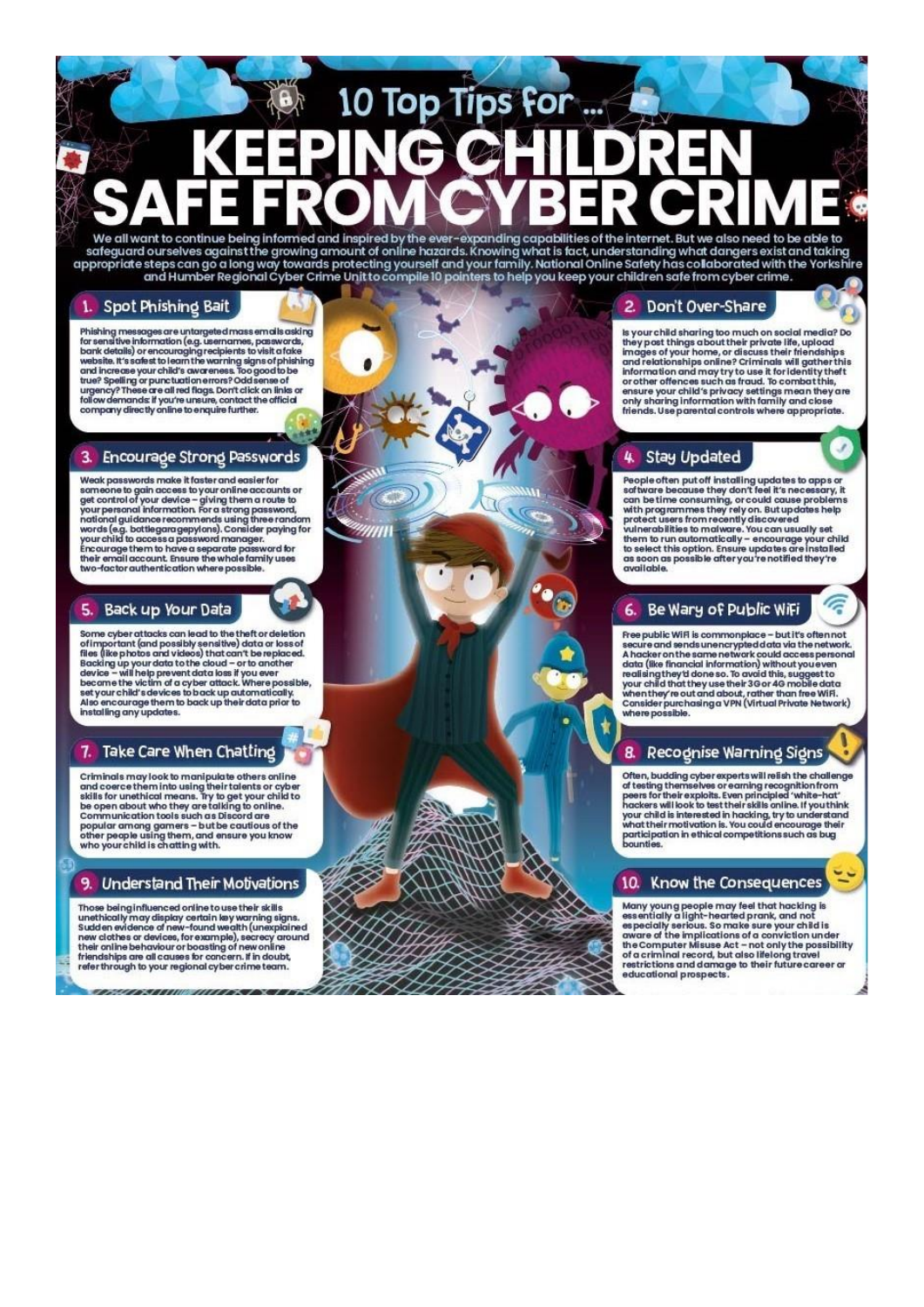#### Home School Cyber Links

#### Cyber Discovery

Studying from home doesn't have to be a chore. Join our Virtual Cyber School, in partnership with HM Government, where you will gain access to CyberStart Game until 31st August 2020 - an interactive learning platform played and loved by over 200k students worldwide.

Our Virtual Cyber School is offering thousands of free licences to keep students occupied.

#### cyber-school.joincyberdiscovery.com

#### Weekly Webinar

As part of the Virtual Cyber School we are also offering you the chance to join our free weekly webinars. Join CyberStart creator and cyber security expert, James Lyne, as he uses **CyberStart Game to teach security disciplines** and digital forforensics.

"The challenges are interesting and satisfying. If I didn't know how to do something, I was encouraged to look through the manual and do extra research to learn how to do it; this gave me a sense of ownership over the solution, which was incredibly rewarding." Previous Cyber Start student

#### **NCA** Cyber Security Challenge

Why not try your hand at navigating your way through a series of challenges? for example, a codebreaking exercise set in the historic Bletchley Park with Codestrike or defend several office buildings against a cyber attack with Outbreak and complete a series of cyber security related tasks in Cyber Land

The National Crime Agency & Cyber Security Challenge have developed a selection of interactive resources and games that aim to introduce you to different aspects of Cyber Security.

With your free CyberStart Game licence, you'll be able to explore and have a go at over 200 online cyber security challenges. Learn how to crack codes, find security flaws and dissect criminals' digital trails whilst playing as a cyber agent in our Cyber Protection Agency.

Students with no previous experience or interest have gone on to master techniques such as SQL injection and XXS.

Our training has taught them how to write their own programs and learn what it means to be an ethical hacker working in the industry.

#### Cyber First

Cyber First was launched by the National Cyber Security Centre (NCSC), a part of GCHQ, as a programme of opportunities helping young people explore their passion for tech by introducing them to the world of cyber security.

So whatever your age, you could be anyone, from anywhere in the UK. We're not here just for the genius coders either; we're open to all sorts of tech and computing passions. Livestreamers with their own gaming vlogs or Instagrammers who could find the perfect angle in their sleep!

Click here to go to Cyber First

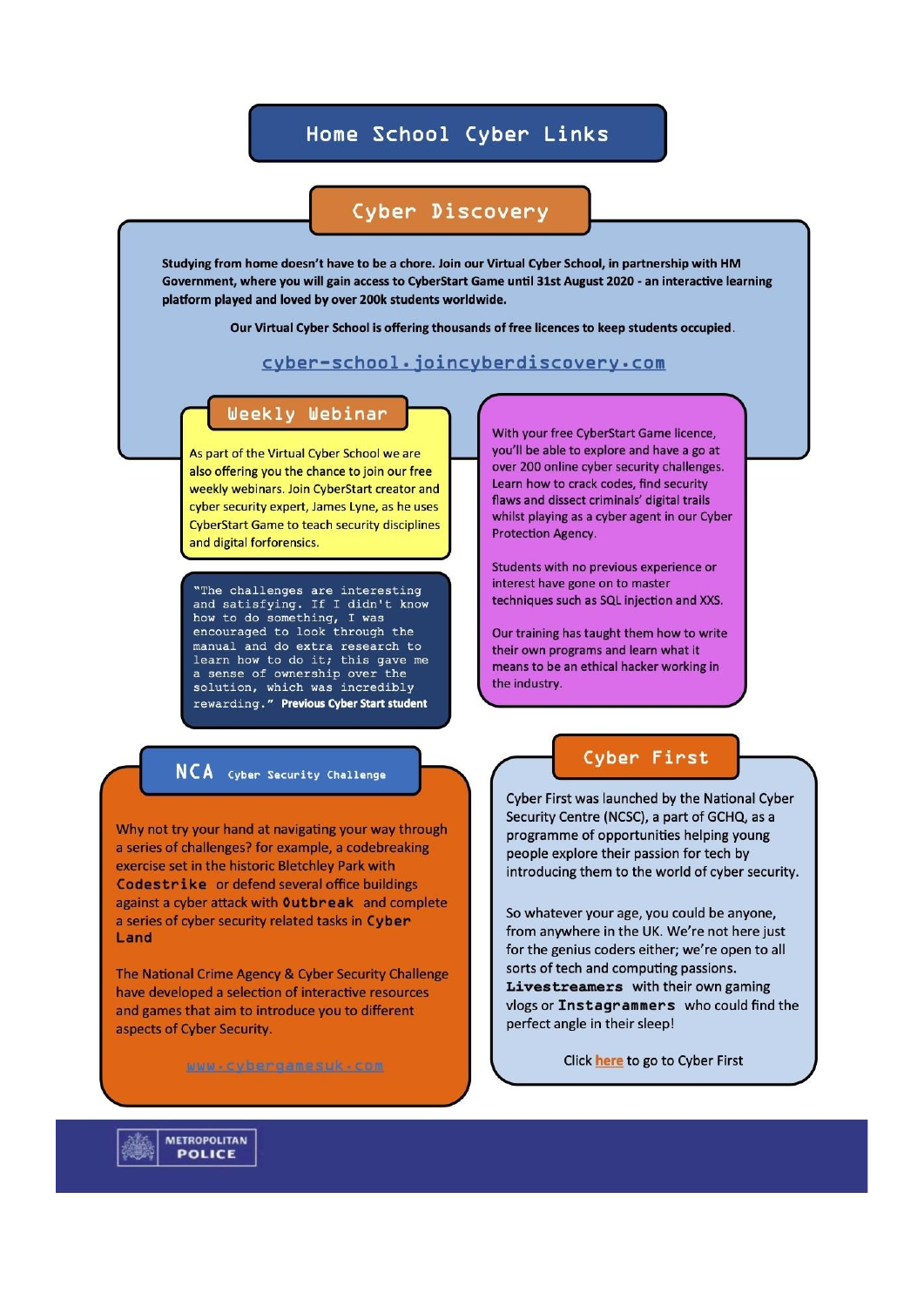# **Ways For Teens to Use the Internet** -Safely and Responsibly-

| <b>Think</b>   | before you post.                                                                                            |
|----------------|-------------------------------------------------------------------------------------------------------------|
| <b>Respect</b> | other people online, avoid gossip.                                                                          |
| <b>Ask</b>     | for permission before you meet online friends<br>in-person.                                                 |
| Don't          | feed cyberbullies - block the sender, ignore mean<br>messages, file a report with the website or police.    |
| <b>Speak</b>   | up if you see someone getting bullied.                                                                      |
| <b>Clean</b>   | up your profile, eliminate your page of everything too<br>personal, embarrassing and illegal.               |
| <b>Use</b>     | the privacy settings.                                                                                       |
| <b>Monitor</b> | what others post about you.                                                                                 |
| Keep           | adults in the loop-tell them when you add new sites,<br>new friends or see something suspicious or harmful. |
| Use            | your voice for good- use social media to do something<br>productive for you or for a cause.                 |
|                | <b>uknowkids:</b>                                                                                           |

Copyright © 2014 uKnow, Inc. All Rights Reserved

<iframe width="847" height="502" src="https://www.youtube.com/embed/bnl\_gnRF3PE" title="YouTube video player" frameborder="0" allow="accelerometer; autoplay; clipboard-write; encrypted-media; gyroscope; picture-in-picture" allowfullscreen></iframe>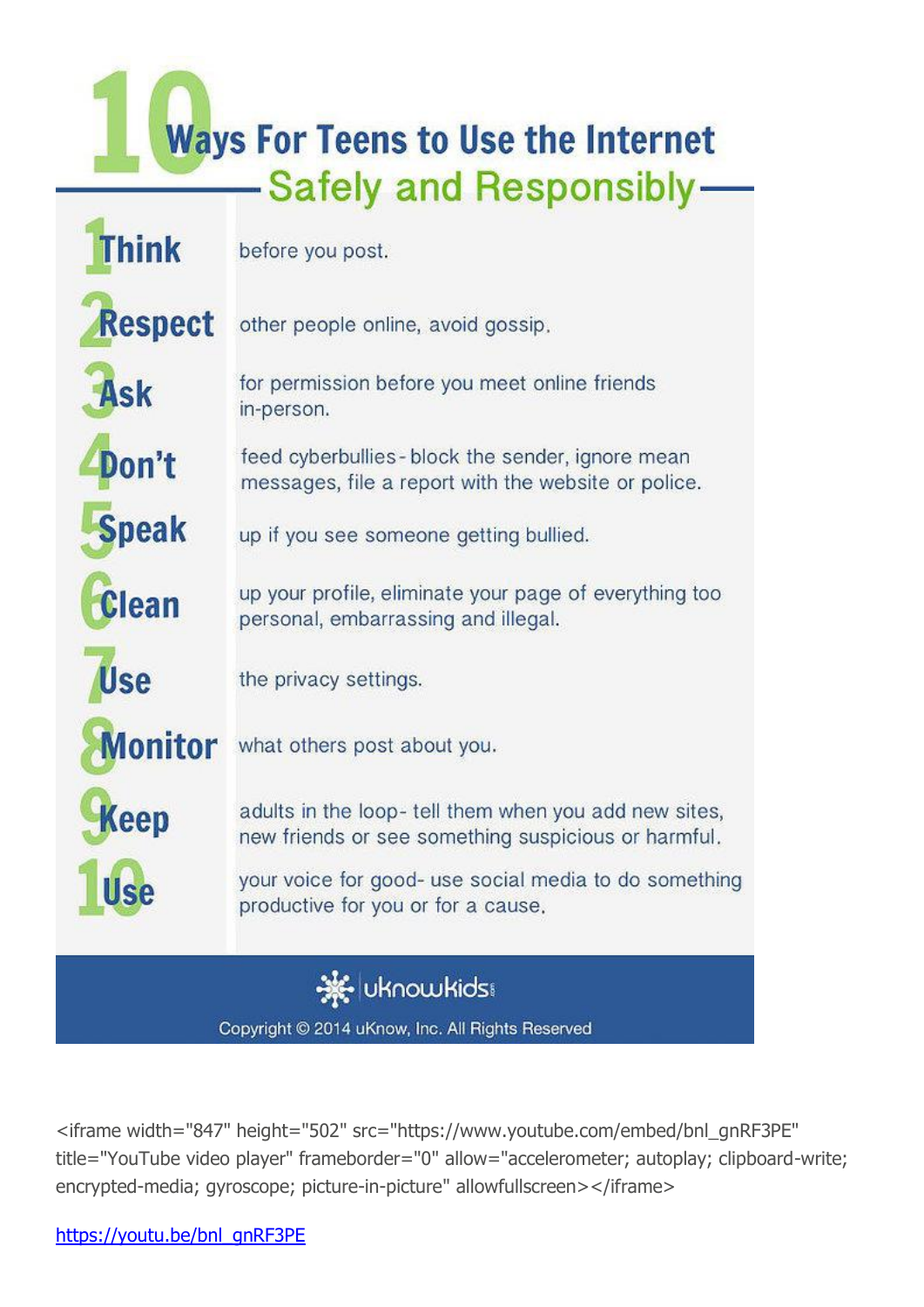Childnet's mission is to work in partnership with others around the world to help make the internet a great and safe place for children. They work directly with children and young people from the ages of 3 to 18 on a weekly basis, as well as parents, carers, teachers and professionals, finding out about their real experiences online, and the positive things they are doing as well as sharing safety advice.

#### <http://www.childnet.com/>

#### **Online Safety Tips for Parents:**

1.If you are a parent of a Year 7 or Year 8 child under the age of 13 it is illegal for them to have a Facebook profile or be on Instagram as the minimum age is 13.The profiles must be deleted.

2.Make sure your child uses their online privacy settings at all times to keep their personal information private.

3.Make sure your child regularly changes their password and does not share this with friends.

4.Make sure your child knows not to share personal information like their name, address, mobile number, email address online.

5.Inform your child that they should not post anything online that they wouldn't want you to see. The Golden Rule is that if they wouldn't want their parents to see it, don't post it.

6.Monitor their selfies. Ask them to show you what they are posting.

7.Make your child aware that whatever they post online may come back to haunt them at a later date, whether it's college or university leaders checking them out before offering a place or employers checking them out before a job interview. Once it is posted, there is no going back.

8.Make sure your child only talks to real life friends or family on social media sites and in chatrooms.

9.If your child talks to a stranger online or games with them online, please make them aware that they could be talking to or playing with anyone pretending to be something else, such as pretending to be a member of the opposite sex, pretending to be younger or older than they say they are, pretending to have a different job to the one they have.

10.Ensure your child knows not to make arrangements to meet up with complete strangers online.

11.Make sure that your child is not sharing their geo-location when they are online. Ensure they have geo-location disabled to keep their whereabouts private.

12.Make sure your child knows that any messages and photos shared on Snap Chat no longer disappear but can now be saved. The sender is then informed that the recipient is saving what they have posted.

13.Monitor that your child uses secure and legal sites to download music and games.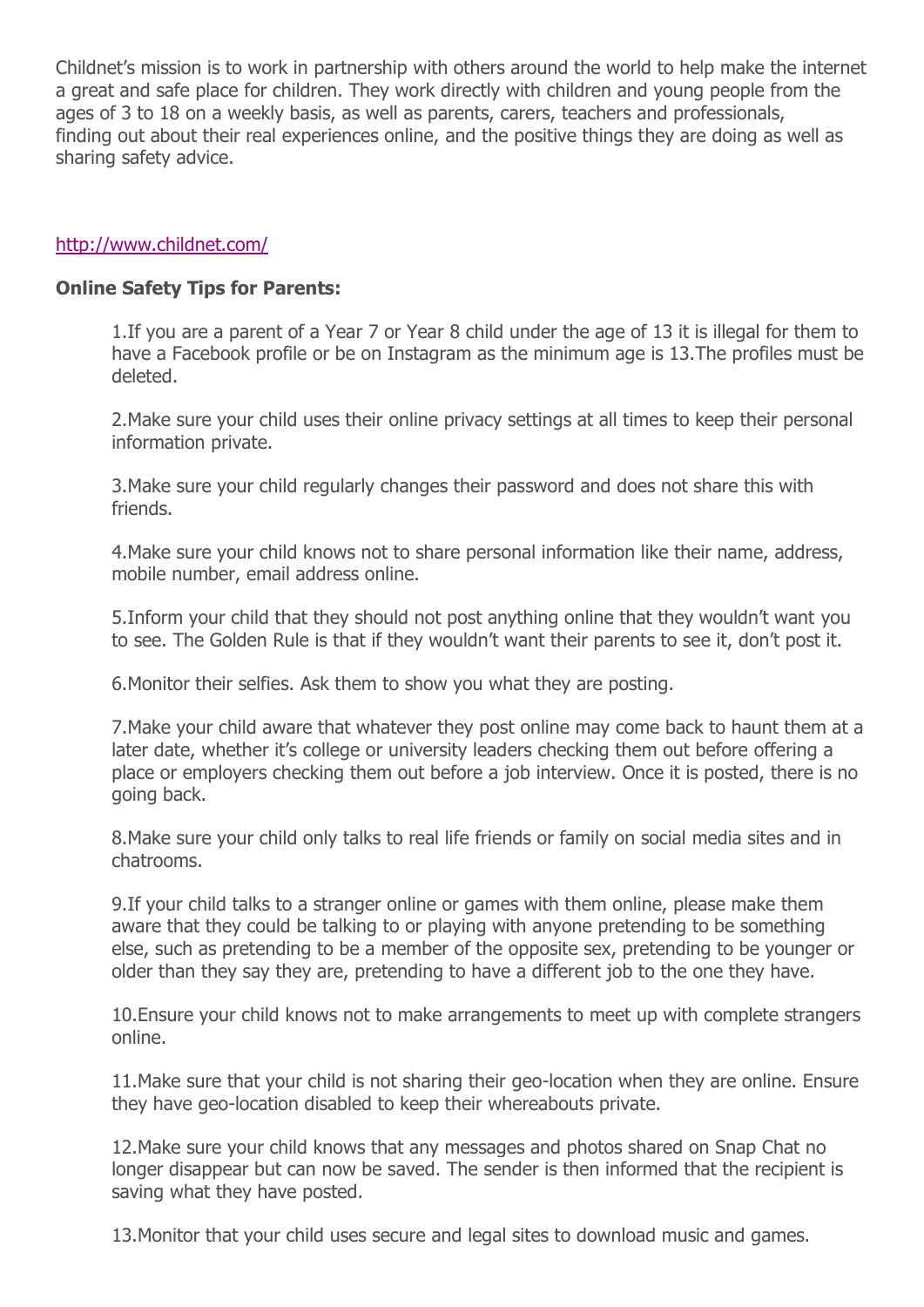14.Monitor that your child only uses online games, apps, films and social networks that are appropriate for their age. Age ratings come with all online games, apps, films and social networks.

15.Is your child an internet gaming addict? Do they play for hours at a time? Do they talk about online gaming non-stop? Do they get defensive or angry when asked to stop? Are their sleep and meal times disrupted because of online gaming? Do they have red eyes, headaches, sore fingers, back or neck? Discuss with your child how long they play for. Set rules on how long they play for. Ban tech in their rooms after lights out or remove all tech from their rooms so they can't play all night long when you think they are asleep. Arrange offline activities such as sports or clubs to get your child out of the house and away from the online games.

16.The best way to find out what your child is doing online is to talk to them about it and to ask them to tell you and show you what they do, what sites they access, what things they post online.

17.Ask your child how many followers do they have? Their followers should be only family and friends. Explain that some followers may not be who they say they are.

18.Ask your child if they are taking part in online streaming. Online streaming is the process of delivering continuous multimedia forms, such as music and films. Paedophiles can use this to contact your child and abuse them by asking them to do a variety of things.

19.Ask your child if they are being cyberbullied. Make sure they know how to block abusive comments and report content that worries them. This can be done on the CEOP website Child Exploitation Online Protection Centre (CEOP): [www.thinkuknow.co.uk](http://www.thinkuknow.co.uk/)

20.Parents can gain a greater control of online safety at home by ensuring that parental controls are set on home broadband and any internet devices, including your child's mobile phone. Parents can find out how to do this at your broadband provider's website. Additionally, Google provide information and advice on how to set up online safety at home on : <https://www.google.co.uk/safetycenter/>

21.Talk to your child about the benefits and risks of social networking before they join any sites. Let them know that anything they upload, email or message could stay around forever.

22.Make your child aware that using public Wifi might not filter inappropriate content, so they should look for friendly Wifi symbols when they are out and about.

23.Inform your child that they should check attachments and pop ups for viruses before they click or download anything.

24.Have a family agreement about where your child accesses the internet. If they are accessing it in their bedroom, do you really know what they are doing? Would it be better to place devices in the living room only so you can monitor your child's online activity? Can your child use their mobile phone in your living room only?

25.Have a family agreement about how much time your child spends on the internet and stick to it or reduce it, especially if they are not completing all their school work.

26.Have a family agreement about the sites they can visit. Ask them to show you.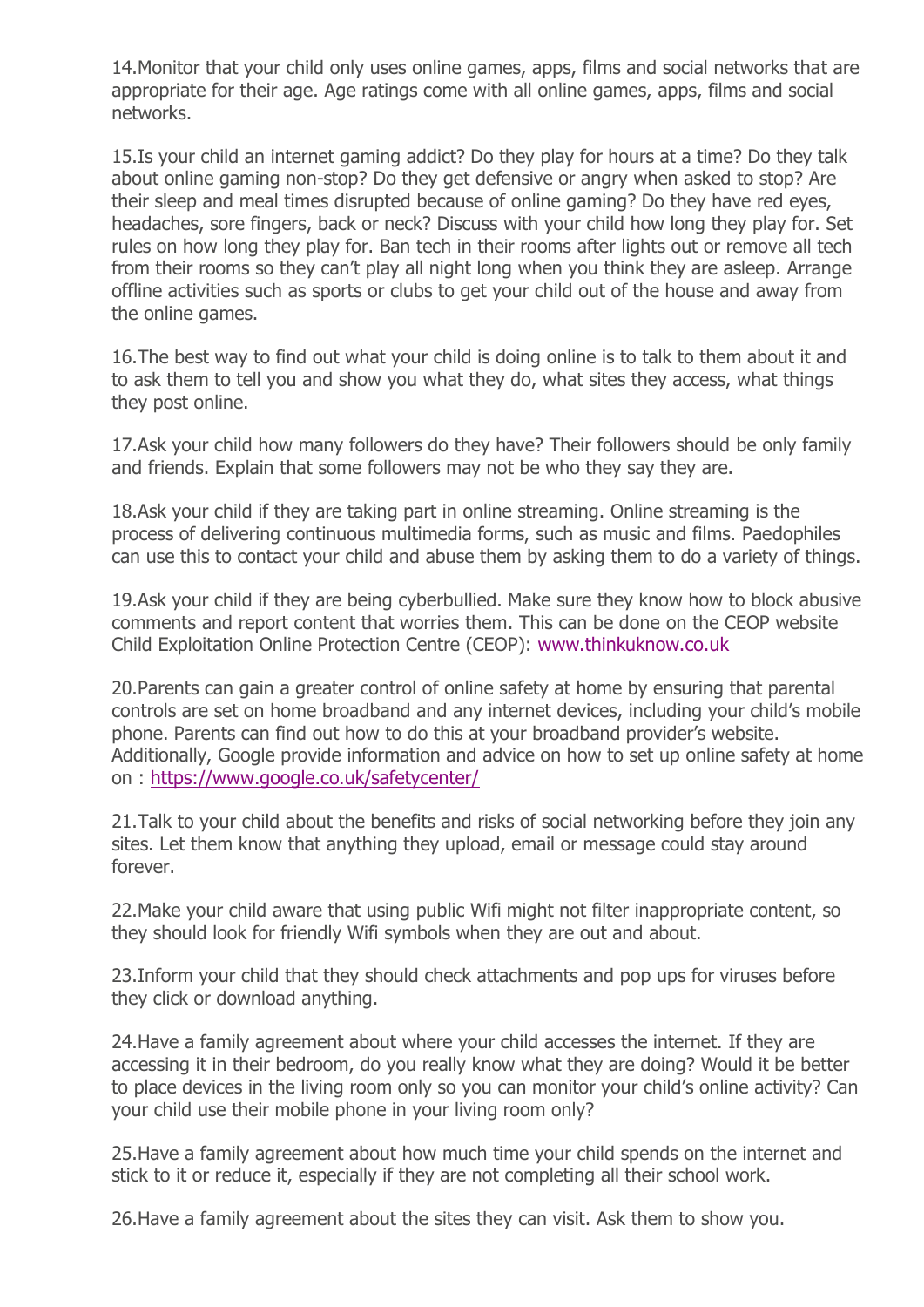27. Have a family agreement about the type of information they can share online. Ask them to show you information before they post it. Ask them to show you recently posted information.

28.Make sure they know that they can come to you if they are upset by something they have seen online.

29.Talk to your child by explaining that if they are talked into bullying someone on line or send inappropriate images it may get reported to us at school and even to the police.

30.As we would say to our children in life, treat others as you would like to be treated, it is the same principle online. Talk to your child about not sharing anything online that can hurt others. Tell thin to THINK BEFORE THEY POST.

31.Parents can download free online safety resources at: Child Exploitation Online Protection Centre (CEOP): [www.thinkuknow.co.uk](http://www.thinkuknow.co.uk/)

32.Internet Matters: [www.internetmatters.org](http://www.internetmatters.org/)

33.Childnet: [www.childnet.com](http://www.childnet.com/)

34.Parentzone: [www.parentzone.org.uk](http://www.parentzone.org.uk/)

35. NSPCC: [www.nspcc.org.uk](http://www.nspcc.org.uk/)

36.Talk Talk: <https://help2.talktalk.co.uk/top-tips-staying-safe-online>

37.Sky: <https://www.sky.com/help/articles/safety-and-security-on-your-sky-products>

38.Virgin Media: [https://my.virginmedia.com/customer-news/articles/online-](https://my.virginmedia.com/customer-news/articles/online-safety.html) safety.html

39.BT: [bt.custhelp.com/app/answers/detail/a\\_id/50602](http://bt.custhelp.com/app/answers/detail/a_id/50602)

40.Vodafone: [https://www.vodafone.com/content/sustainabilityreport/2014/index/operatin](https://www.vodafone.com/content/sustainabilityreport/2014/index/operating_responsibly/child_safety_online.html) [g\\_](https://www.vodafone.com/content/sustainabilityreport/2014/index/operating_responsibly/child_safety_online.html)

[responsibly/child\\_safety\\_online.html](https://www.vodafone.com/content/sustainabilityreport/2014/index/operating_responsibly/child_safety_online.html)

[InternetMatters.org](https://www.internetmatters.org/advice/14plus/) are a not-for-profit organisation with the aim of empowering parents and carers to keep children safe in the digital world.

### internet matters.org

Learn more about what they do by clicking on the image to the right.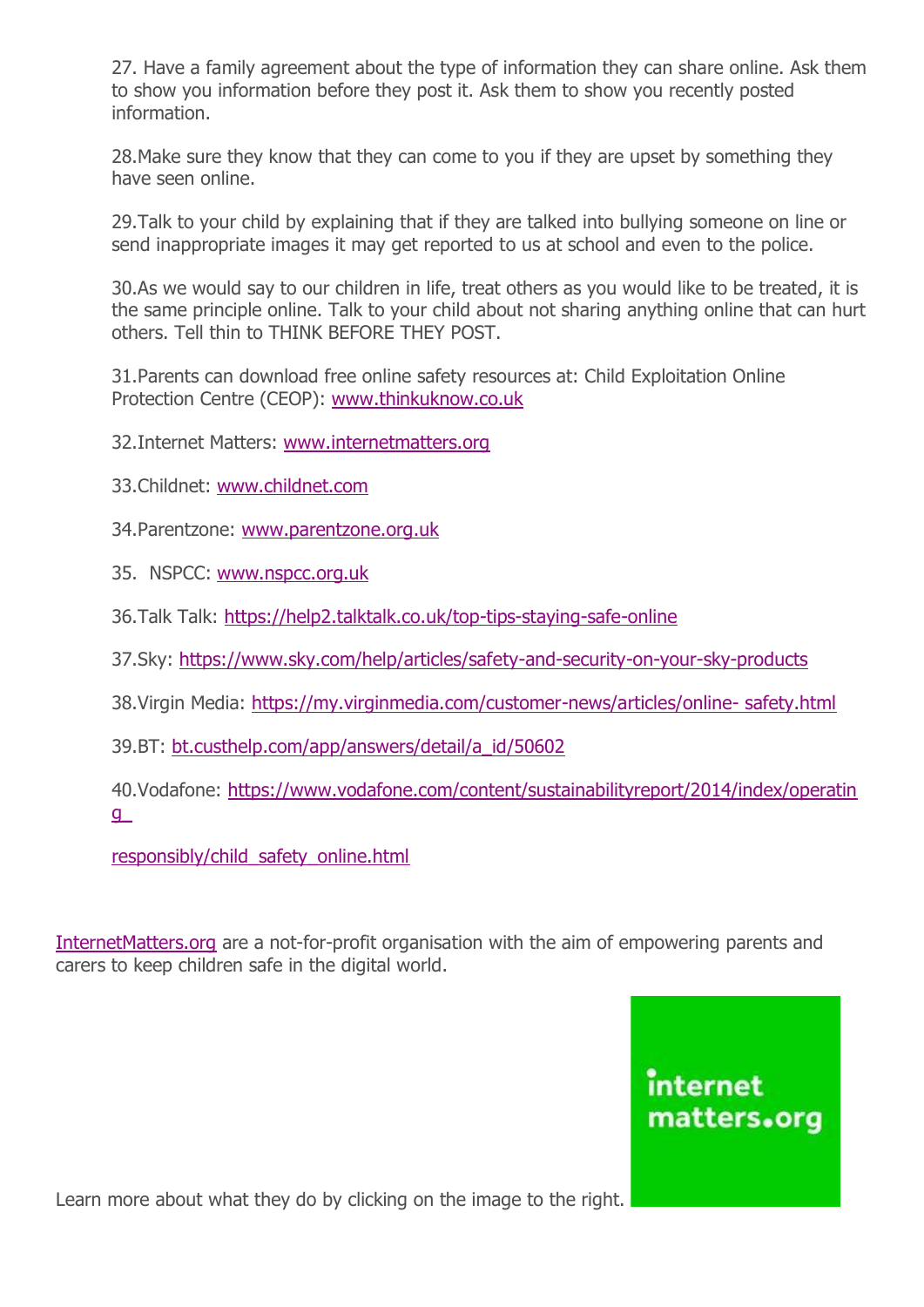## Downloads

| <b>PAGE DOWNLOADS</b>                                          | <b>DATE</b>   |
|----------------------------------------------------------------|---------------|
| <b>STUDENT ACCEPTABLE USE</b><br>POLICY.PDF                    | 19TH JUN 2018 |
| <b>INSTAGRAM PARENTS GUIDE</b><br>2016.PDF                     | 07TH FEB 2019 |
| <b>KEEPING CHILDREN SAFE IN</b><br><b>EDUCATION</b>            | 14TH SEP 2018 |
| <b>KIK MESSENGER PARENTS</b><br><b>GUIDE.PDF</b>               | 07TH FEB 2019 |
| <b>LIVESTREAMING PARENTS GUIDE</b><br>V <sub>2</sub> 081118.PD | 07TH FEB 2019 |
| <b>OMEGLE PARENTS GUIDE.PDF</b>                                | 07TH FEB 2019 |
| <b>OOVOO PARENTS GUIDE.PDF</b>                                 | 07TH FEB 2019 |
| <b>SNAPCHAT PARENTS GUIDE.PDF</b>                              | 07TH FEB 2019 |
| <b>WHAT PARENTS NEED TO KNOW</b><br><b>ABOUT SNAPCHAT</b>      | 07TH FEB 2019 |